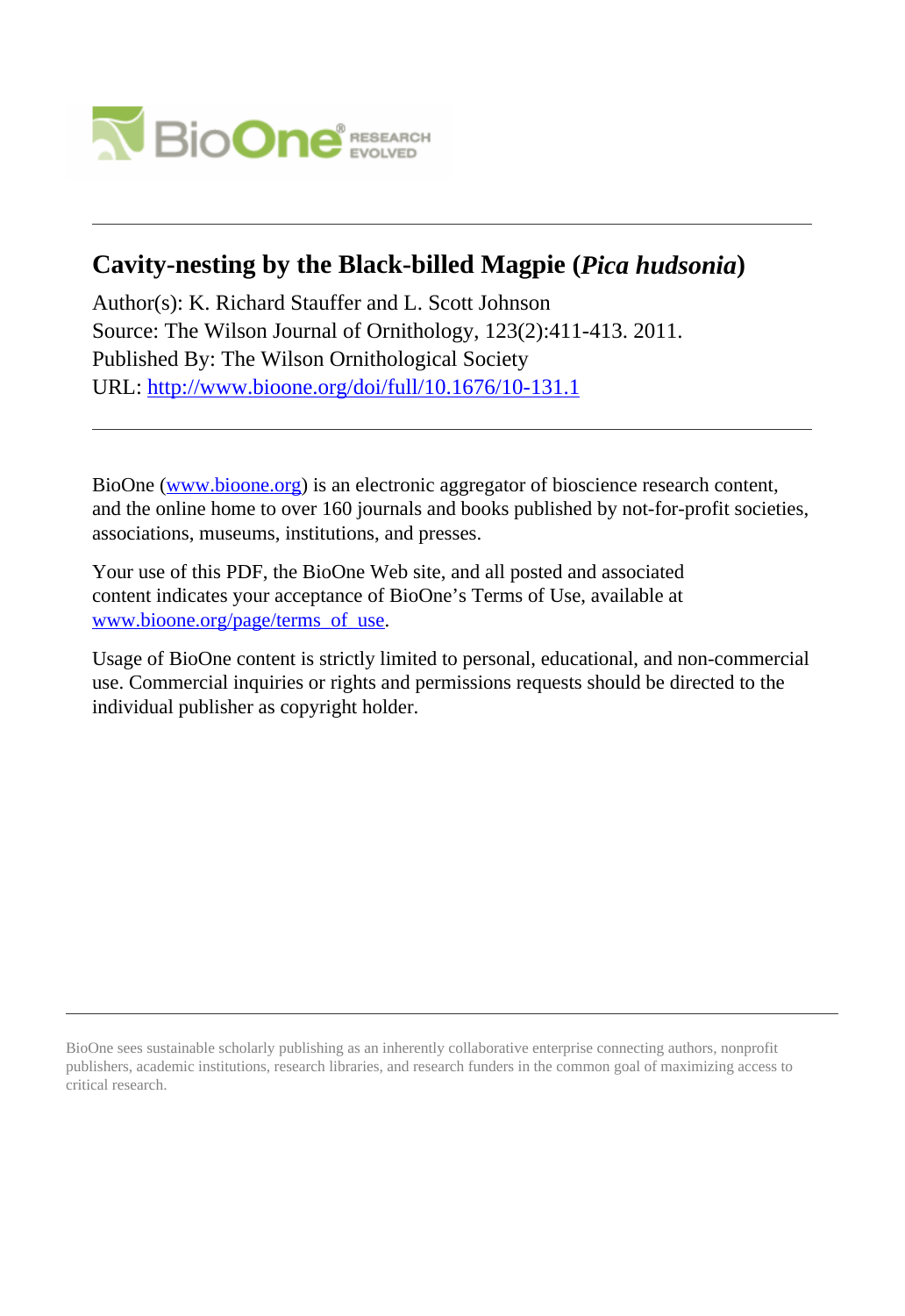The Wilson Journal of Ornithology 123(2):411–413, 2011

## Cavity-nesting by the Black-billed Magpie (Pica hudsonia)

K. Richard Stauffer<sup>1</sup> and L. Scott Johnson<sup>2,3</sup>

ABSTRACT.—We describe the first known instance of Black-billed Magpies (Pica hudsonia) nesting in a fully enclosed, pre-formed cavity. Magpies built an undomed nest of sticks in a nest box designed for Wood Ducks (Aix sponsa) near Olds, Alberta, Canada, in 2008. All nesting material was removed from the box after an apparently successful nesting attempt. Magpies built a new nest in the box and fledged at least four young in 2009. These observations indicate that cavity nesting is a distinct, novel behavioral trait that can arise in this species. We describe several potential costs of cavity nesting in this species, which may explain in part why this trait has not become established in any of the many studied magpie populations around the world. Received 23 August 2010. Accepted 21 November 2010.

Species in many avian families nest in pre-formed cavities in trees, rocks, or other substrates. Cavity nesting presumably evolved in lineages in which nesting outside of cavities is ancestral (e.g., Hirundinae; Winkler and Sheldon 1993) when some individuals acted on a propensity to construct at least part of the nest within a pre-existing enclosed space. Cavity nesting then spread in the population because it resulted in relatively high fitness and was also heritable, either genetically or culturally.

Humans are rarely in a position to document the occurrence in nature of a distinctly novel, potentially adaptive behavior trait such as cavity nesting. We provide the first recorded case of Black-billed Magpies (Pica hudsonia) nesting in a fully enclosed, pre-formed cavity.

#### BACKGROUND AND OBSERVATIONS

Magpies of the genus Pica are permanent <sup>3</sup>Corresponding author; e-mail:sjohnson@towson.edu residents throughout much of the northern hemi-

<sup>&</sup>lt;sup>1</sup> Stauffer-Henley Inc., 5342 57 Avenue, Olds, AB T4H 1J3, Canada.

<sup>2</sup>Biological Sciences, Towson University, Towson, MD 21252, USA.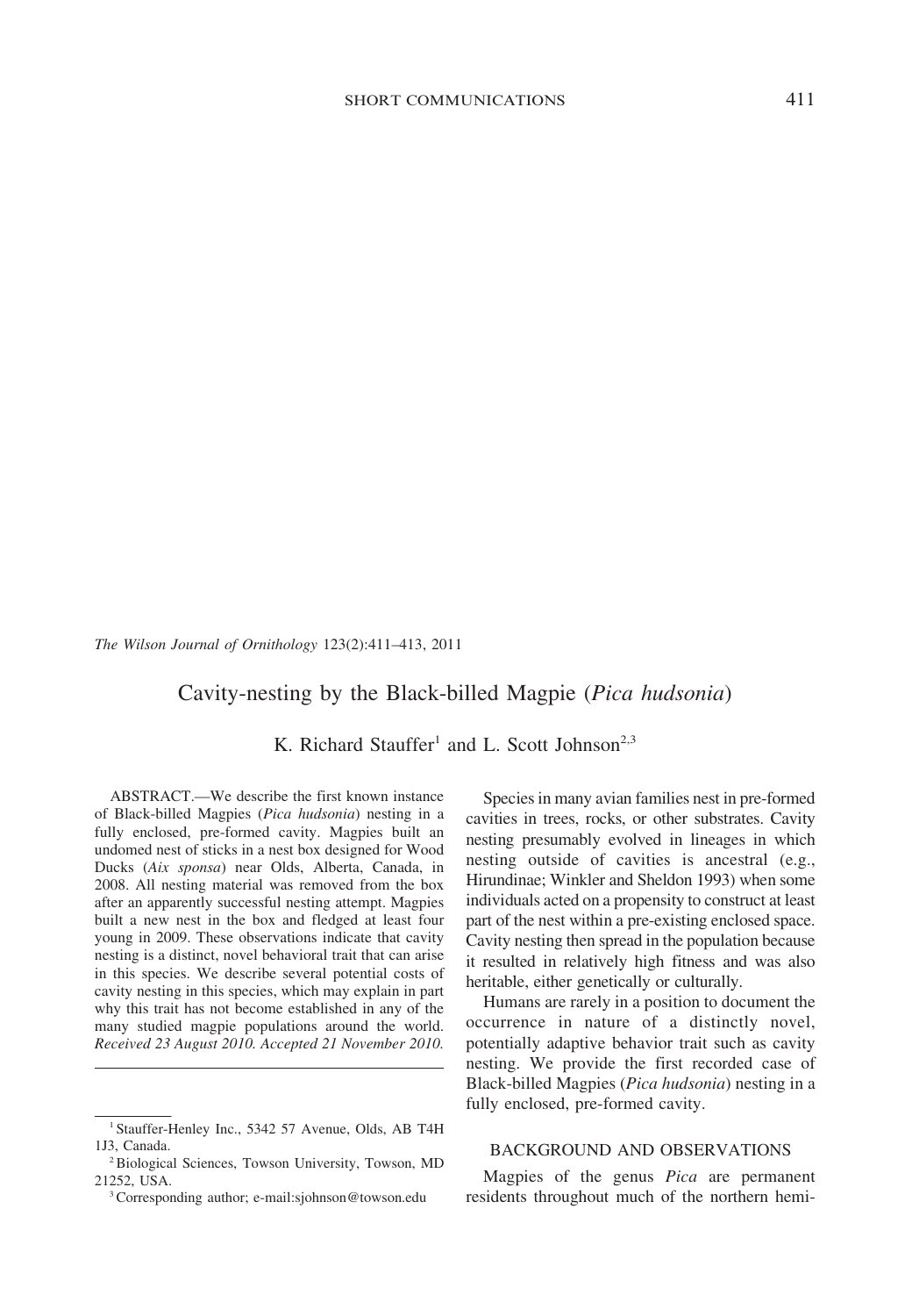sphere and are among the most studied bird species (Birkhead 1991, Trost 1999). Males and females typically work together to construct a large, domed structure made of sticks in a tree or shrub (Erpino 1968, Buitron 1988, Trost 1999). This dome is anchored by a grass-lined mud cup. The dome of sticks over the nest cup presumably decreases predation risk of adults, young, and eggs, especially by owls and larger corvids (Erpino 1968, Baeyens 1981). The dome usually has one, narrow, often difficult to identify entrance.

Our observations were in an area of mixed farmland  $\sim$ 8 km southwest of the town of Olds, Alberta, Canada (51 $^{\circ}$  45' N, 114 $^{\circ}$  14' W; 1,036 m asl). Magpies are common in this area and typically nest in willow (Salix babbina) trees, which grow throughout the local area in drainages and other untillable locations. KRS frequently observed magpies in late April 2008 near a wooden nest box constructed for Wood Ducks (Aix sponsa). This box had been erected in spring 2006 but was unused in 2006 and 2007. The box was mounted 4.1 m above ground on a live poplar (Populus spp.) tree, 25 m from open water at the edge of a slough. Magpies had built nests in several locations within 300 m of this tree in previous years although the nests were typically  $\leq$ 3 m from the ground in willows rather than in other available poplar trees. The box was 60 cm tall and 26.7 cm deep and wide (floor area  $=$ 711 cm2 ). A rectangular entrance hole 11.4 cm wide and 10 cm tall was centered 43.8 cm above the bottom of the box. The box contained a large undomed nest of twigs topped by a grass-lined mud cup when checked in September 2008. The cup was sufficiently high within the box that an incubating or brooding adult could see out the box entrance hole. The carcass of a fully feathered magpie nestling was in the cup. The cup was soiled with feces suggesting that at least several young had survived late into the nestling stage and probably fledged. All nesting material was removed from the box at this time.

Magpies again used the box in 2009. It seems likely the same pair was involved although this was not confirmed as the adults were unmarked. The nest contained four, possibly five, hatchlings when first checked on 13 May. One young had fledged to the tree near the box and at least three young were visible in the nest entrance on 10 June (http://www. youtube.com/watch?v=I53T1xtyqpM). All nesting material was again removed from the box on 15 August. The box was not used by any species in 2010.

### DISCUSSION

This is the first report to our knowledge of a magpie using an enclosed, tree-like cavity with a relatively small entrance hole. Holyoak (1967) noted the presence of a nest of a Eurasian Magpie (P. pica) in a ''hole'' in a cliff on the Calf of Man in southern England, but provided no details on the nature of this hole, i.e., whether it was a true cavity or simply a crevice.

Whether a novel trait increases in frequency within a population depends in part on how that trait affects individual fitness. Use of a cavity for nesting has potential advantages for magpies including greater shelter from precipitation, solar radiation, and wind. The nest would also be better concealed from predators and probably would be more resistant than a typical nest to entry by certain predators, e.g., crows (Corvus spp.) and common raccoons (Procyon lotor). However, cavity nesting would also have several potential costs. Given their size, magpies would require relatively large cavities with large entrance holes, which will be scarcer than other types of cavities. Magpies rarely reuse nests (typically  $\leq$ 25% of the time; Trost 1999, see also Antonov and Atanasova 2003), which exacerbates this problem. Magpies potentially could use many of the cavities created by nesting Northern Flickers (Colaptes auratus). Wiebe (2001) reported the mean  $\pm$  SD diameter of entrance holes to flicker nests in western Canada is  $6.42 \pm$ 0.91 cm  $(n = 143)$ . Measurement of museum specimens suggests that most adult magpies would fit through a hole of this diameter. The mean  $\pm$  SD maximum diameter of six anatomically complete adults preserved in alcohol was  $5.7 \pm 0.5$  cm (range: 5.1–6.3 cm) whereas that for 9 individuals prepared as stuffed study skins was  $6.4 \pm 0.3$  cm (range: 5.9–6.7 cm). However, after entering a flicker cavity, magpies would be more confined than in a traditional nest. Mean  $\pm$ SD floor area of 139 flicker cavities examined by Wiebe (2001) was  $166 \pm 77$  cm<sup>2</sup> whereas data in Silloway (1900) suggests the area of the mud nest cup in a magpie nest is typically about a third larger than the floor area of flicker nests. Magpies using flicker cavities would also be in direct competition for nest sites not only with flickers (which reuse nest cavities) but also other species that use flicker holes, most notably American Kestrels (Falco sparverius), a cavitynesting raptor. Kestrels would likely dominate